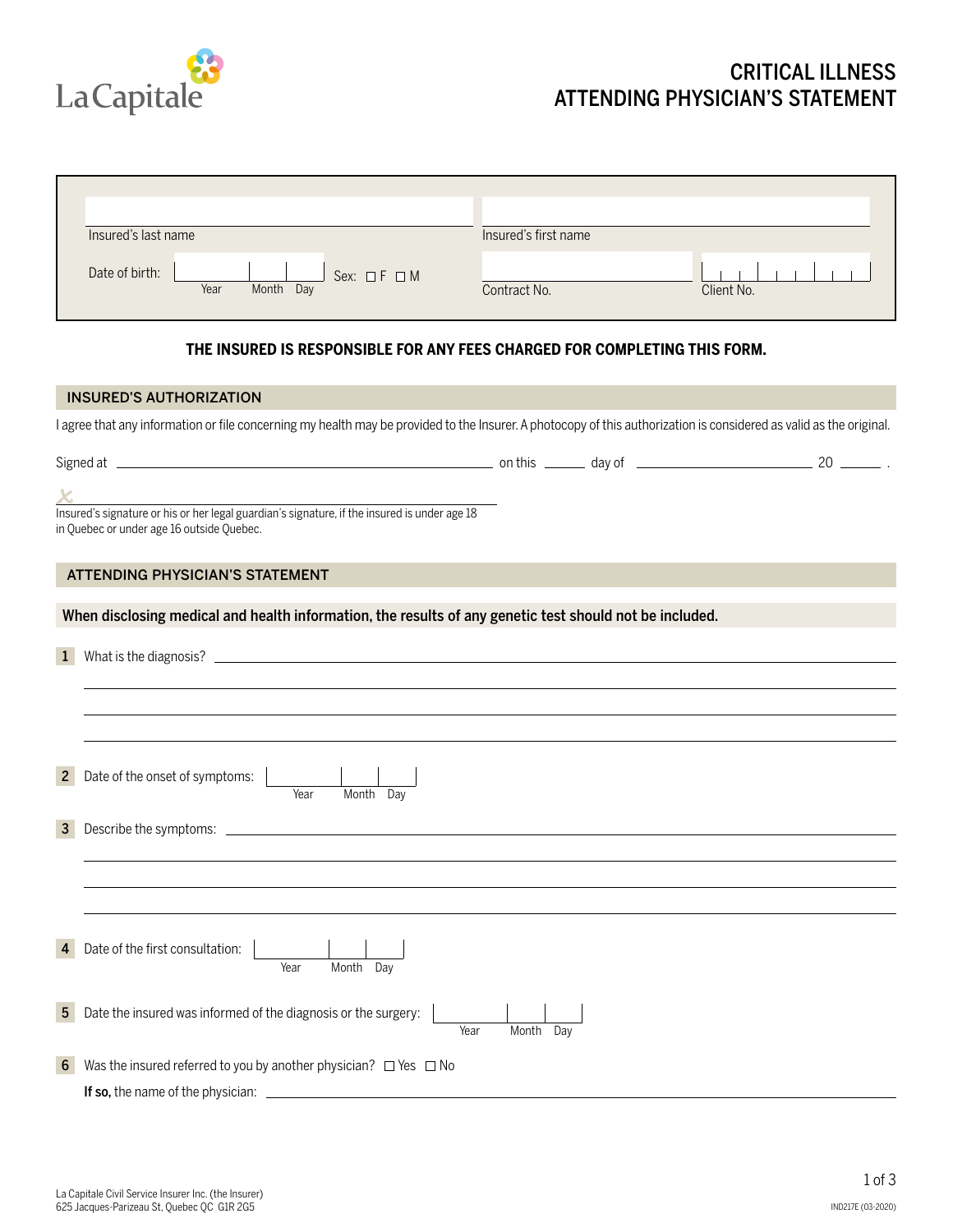

## CRITICAL ILLNESS ATTENDING PHYSICIAN'S STATEMENT

|                | ATTENDING PHYSICIAN'S STATEMENT (cont.)            |                                                                                                                     |                              |      |                                   |           |     |
|----------------|----------------------------------------------------|---------------------------------------------------------------------------------------------------------------------|------------------------------|------|-----------------------------------|-----------|-----|
| $\overline{7}$ | When did the insured become your patient?          | Month Day<br>Year                                                                                                   |                              |      |                                   |           |     |
| 8              | Names and addresses of other physicians consulted: |                                                                                                                     |                              |      |                                   |           |     |
|                | Name                                               | <b>Address</b>                                                                                                      |                              |      | Date of consultation              |           |     |
|                |                                                    |                                                                                                                     |                              |      |                                   |           |     |
|                |                                                    |                                                                                                                     |                              |      | Year                              | Month Day |     |
|                |                                                    |                                                                                                                     |                              |      | Year                              | Month Day |     |
|                |                                                    |                                                                                                                     |                              |      |                                   |           |     |
|                |                                                    |                                                                                                                     |                              |      | Year                              | Month     | Day |
| 9              |                                                    | Names and addresses of hospitals or institutions the insured visited or to which the insured was admitted:          |                              |      |                                   |           |     |
|                | Name (hospital or institution)                     | <b>Address</b>                                                                                                      | Length of hospitalization:   |      |                                   |           |     |
|                |                                                    |                                                                                                                     |                              |      |                                   |           |     |
|                |                                                    |                                                                                                                     | From<br>Year<br>Month<br>Day | to   | Year                              | Month Day |     |
|                |                                                    |                                                                                                                     |                              |      |                                   |           |     |
|                |                                                    |                                                                                                                     | From                         | to   |                                   |           |     |
|                |                                                    |                                                                                                                     | Year<br>Day<br>Month         |      | Year                              | Month     | Day |
|                |                                                    |                                                                                                                     |                              |      |                                   |           |     |
|                |                                                    |                                                                                                                     | From<br>Year<br>Month<br>Day | to   | Year                              | Month     | Day |
|                |                                                    |                                                                                                                     |                              |      |                                   |           |     |
| 10             |                                                    | Have any of the insured's family members experienced an identical or similar illness? $\Box$ Yes $\Box$ No - If so: |                              |      |                                   |           |     |
|                | Relationship to the insured                        | Description of the illness                                                                                          |                              |      | Date and age when first diagnosed |           |     |
|                |                                                    |                                                                                                                     |                              |      |                                   | Age:      |     |
|                |                                                    |                                                                                                                     |                              | Year | Month Day                         |           |     |
|                |                                                    |                                                                                                                     |                              |      | and the state of the state of the |           |     |
|                |                                                    |                                                                                                                     |                              | Year | Month Day                         | Age:      |     |
|                |                                                    |                                                                                                                     |                              |      |                                   |           |     |
|                |                                                    |                                                                                                                     |                              |      |                                   | Age:      |     |
|                |                                                    |                                                                                                                     |                              | Year | Month Day                         |           |     |
|                |                                                    |                                                                                                                     |                              |      |                                   |           |     |

11 Does the insured smoke cigarettes, cigarillos, cigars, a pipe, a bong, a hookah or use betel nut, snuff or marijuana (cannabis) containing any tobacco or nicotine product or use any other form of tobacco or a substitute such as gum, nicotine patch or electronic cigarette?  $\Box$  Yes  $\Box$  No

| If so:                                  |      |              | If not:                                                        |
|-----------------------------------------|------|--------------|----------------------------------------------------------------|
| Since what date has the insured smoked? | Year | Month<br>Dav | Did the insured previously use tobacco? $\Box$ Yes $\Box$ No   |
| Daily use:                              |      |              | If so, what date did the insured quit:<br>Year<br>Dav<br>Month |